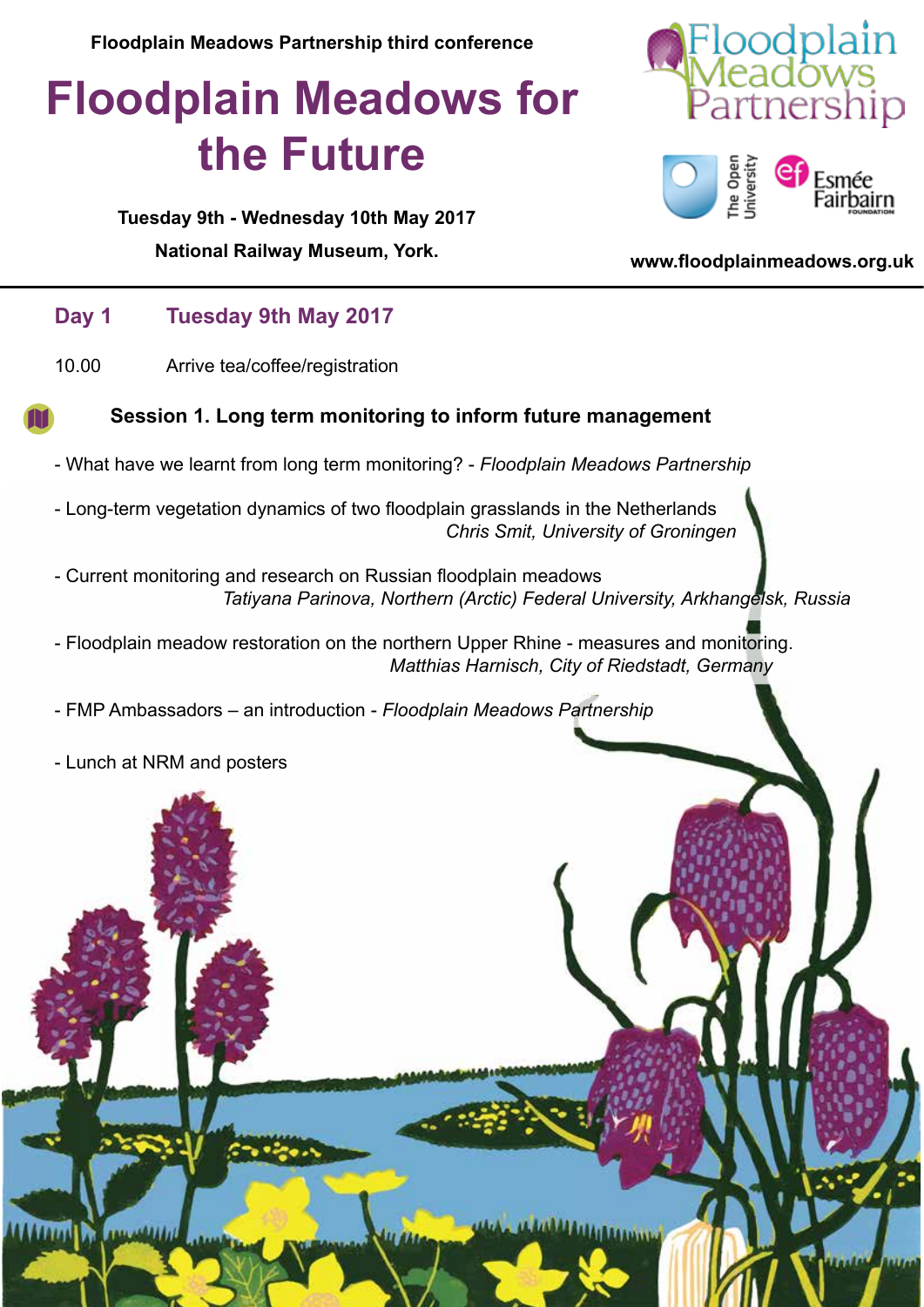#### **Session 2. Practicalities and realities of site management in the LDV**



- Site visit - two sites will be visited in the Lower Derwent Valley, exploring the different issues of site management. Wheldrake Ings is a Yorkshire Wildlife Trust reserve, and North Duffield Ings a site owned privately, but managed by Natural England as part of the National Nature Reserve

- Arrive back at NRM for refreshments and posters.
	- NB: There may not be time to go back to hotels and change etc before dinner. Please come prepared for this eventuality. There will be space to lock things away safely however.

**Dinner in National Railway Museum (Great Hall available from 19.00, when delegates can enjoy the engines!)**

#### **After dinner speaker: John Hopkins 'Meadows in a Wider World'**

### **Day 2. Wednesday 10th May**

#### **Session 3. Natural Flood Management and restoration**

- Site visit to Clifton Ings and Rawcliffe Meadows SSSI - management of a large floodplain meadow as flood storage, and a community restoration project in the heart of York.

- Lunch at NRM

#### **Session 4. Floodplain Meadows for the Future**

- John Ellerman/FMP restoration project *Floodplain Meadows Partnership*
	- Short talks from FMP Ambassadors
	- Chimney Meadows the outcomes of a 10 year restoration project - *BBOWT/The Earth Trust*
	- Looking to the future results based agri-environment schemes England

*Annabelle LePage - Natural England*

- Nature's ups and downs in a changing Europe

*John Rodwell*

- 16.00 Finish